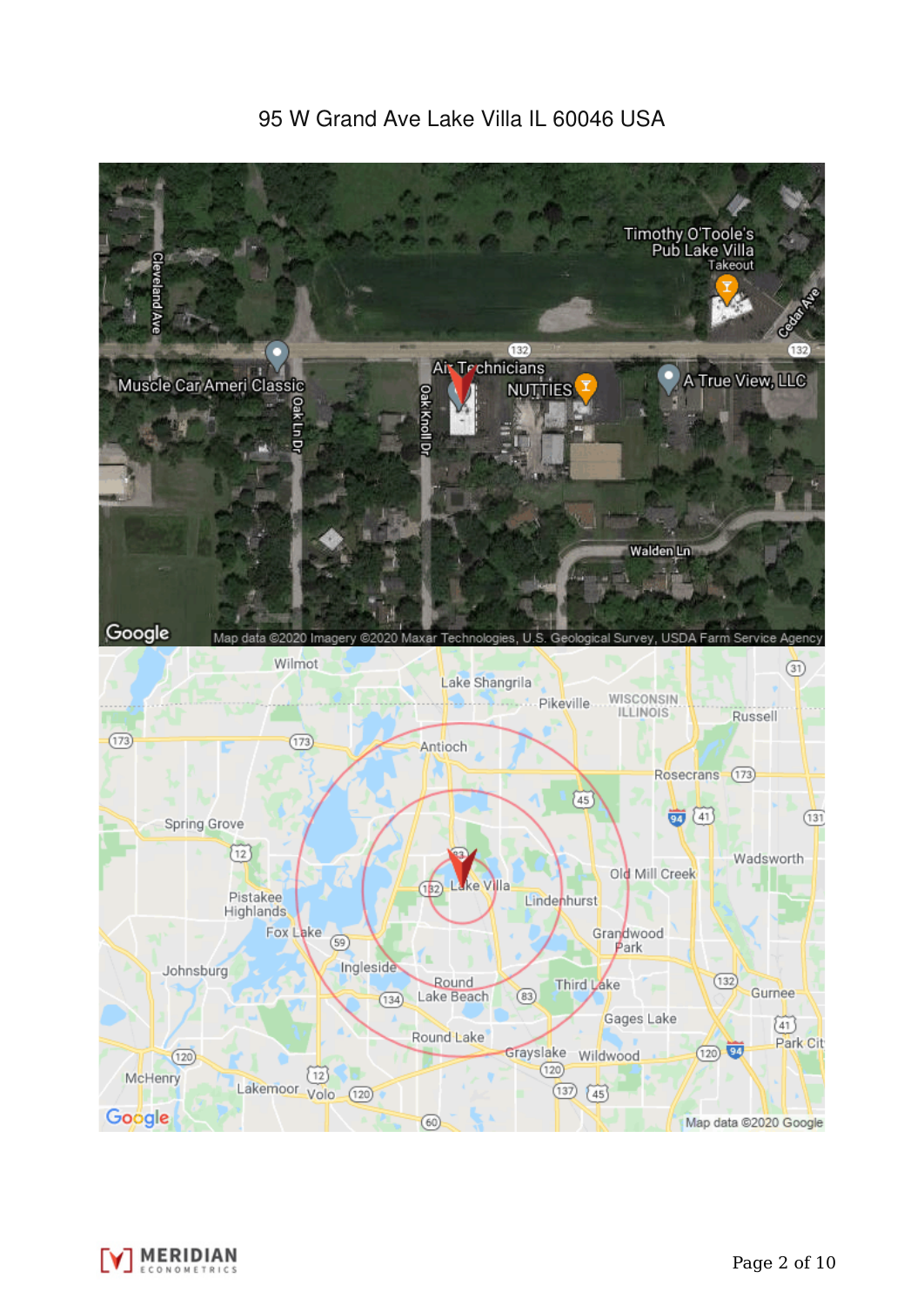Age 1 mi



Age 3 mi



Age 5 mi





[V] MERIDIAN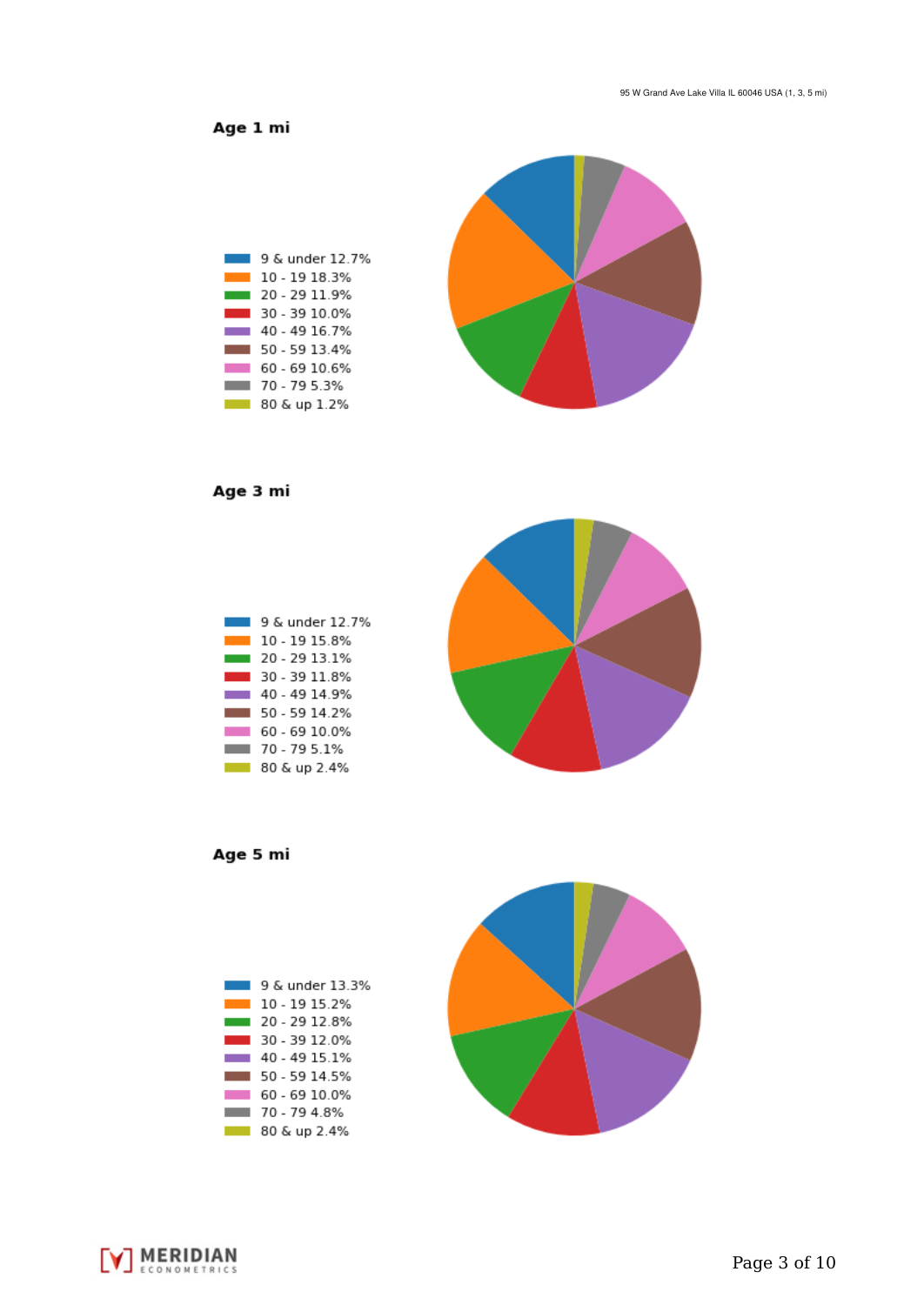## Income 1 mi



#### Income 3 mi





Income 5 mi



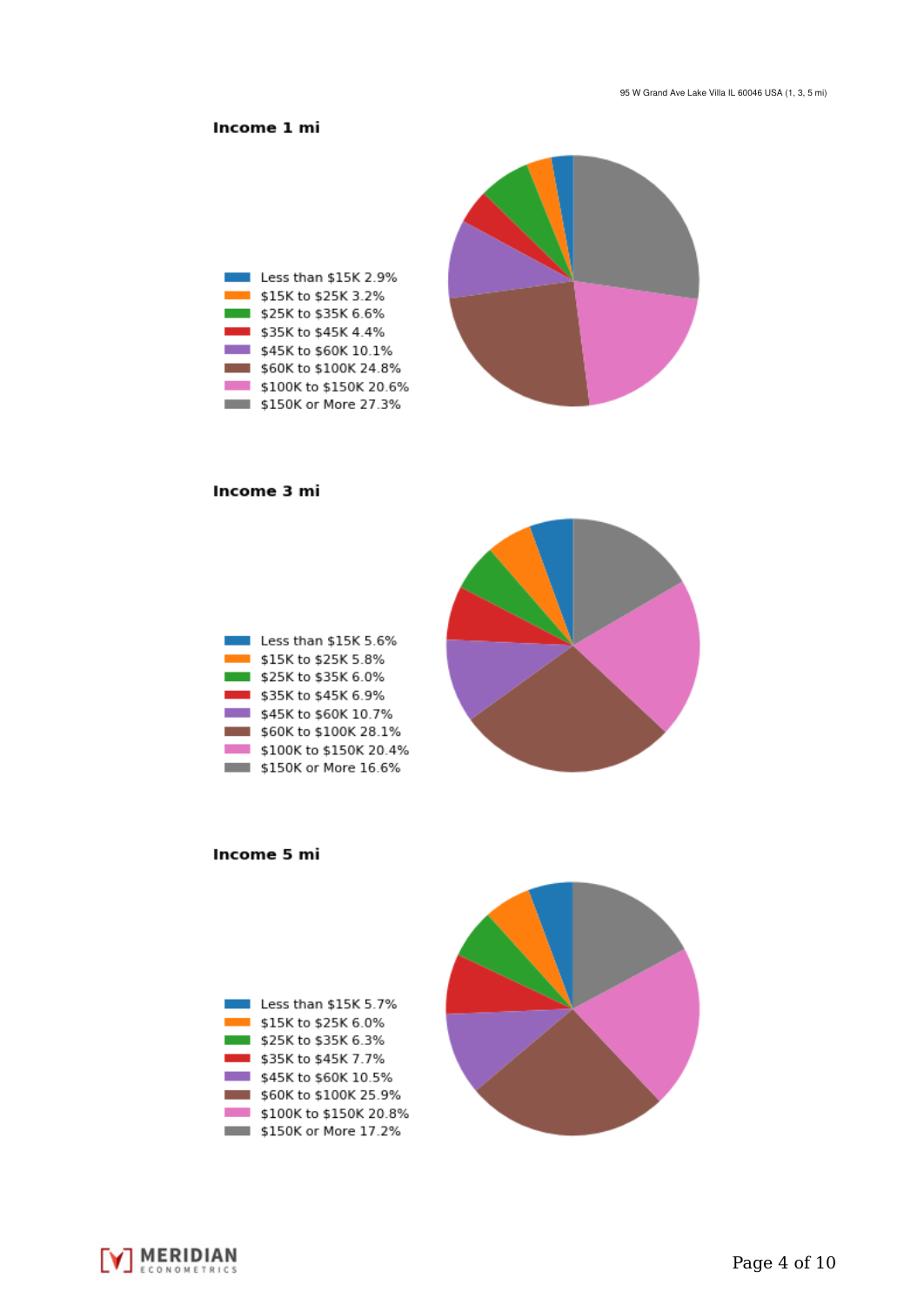



#### Race 3 mi







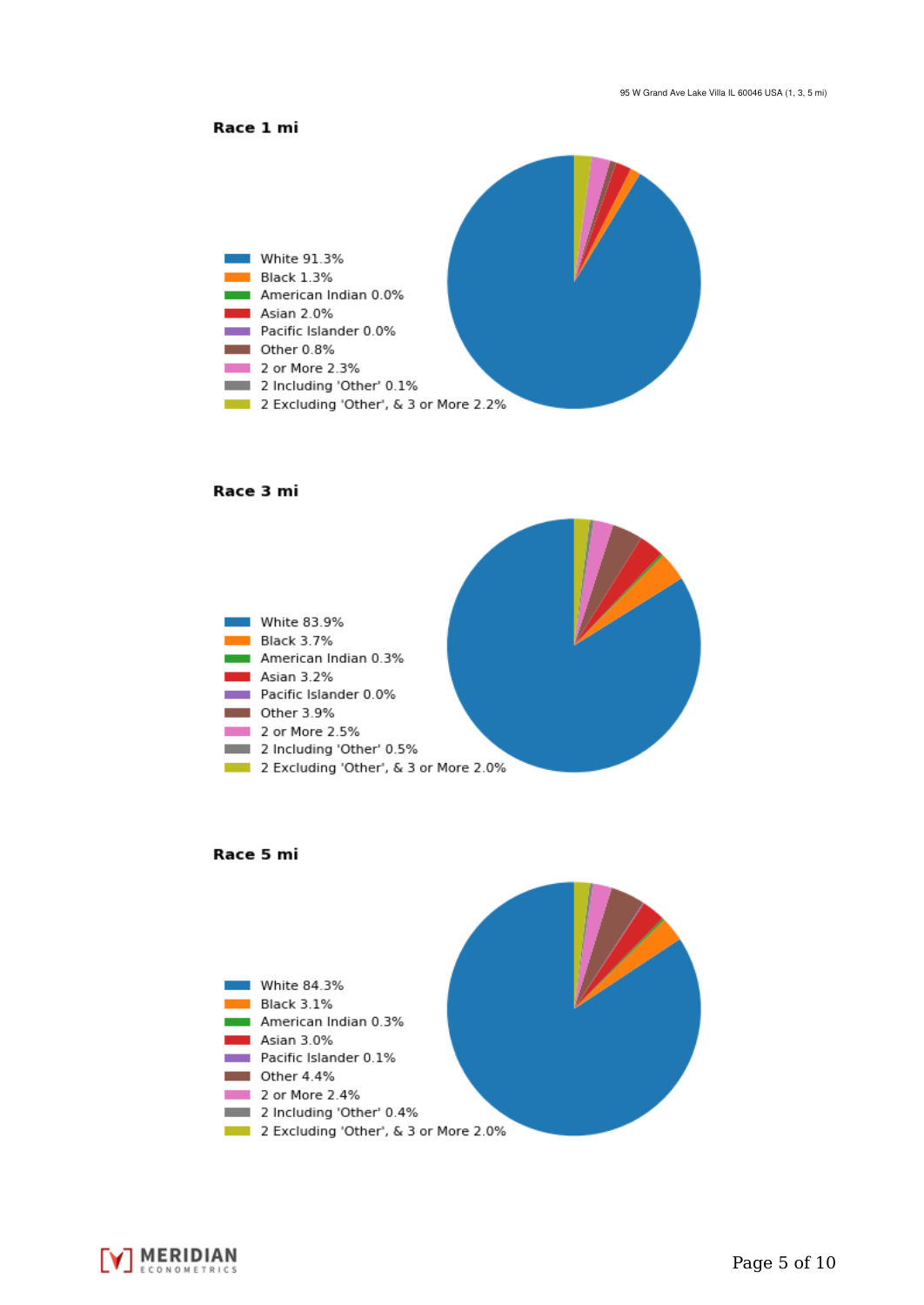### Edu 1 mi



#### Edu 3 mi







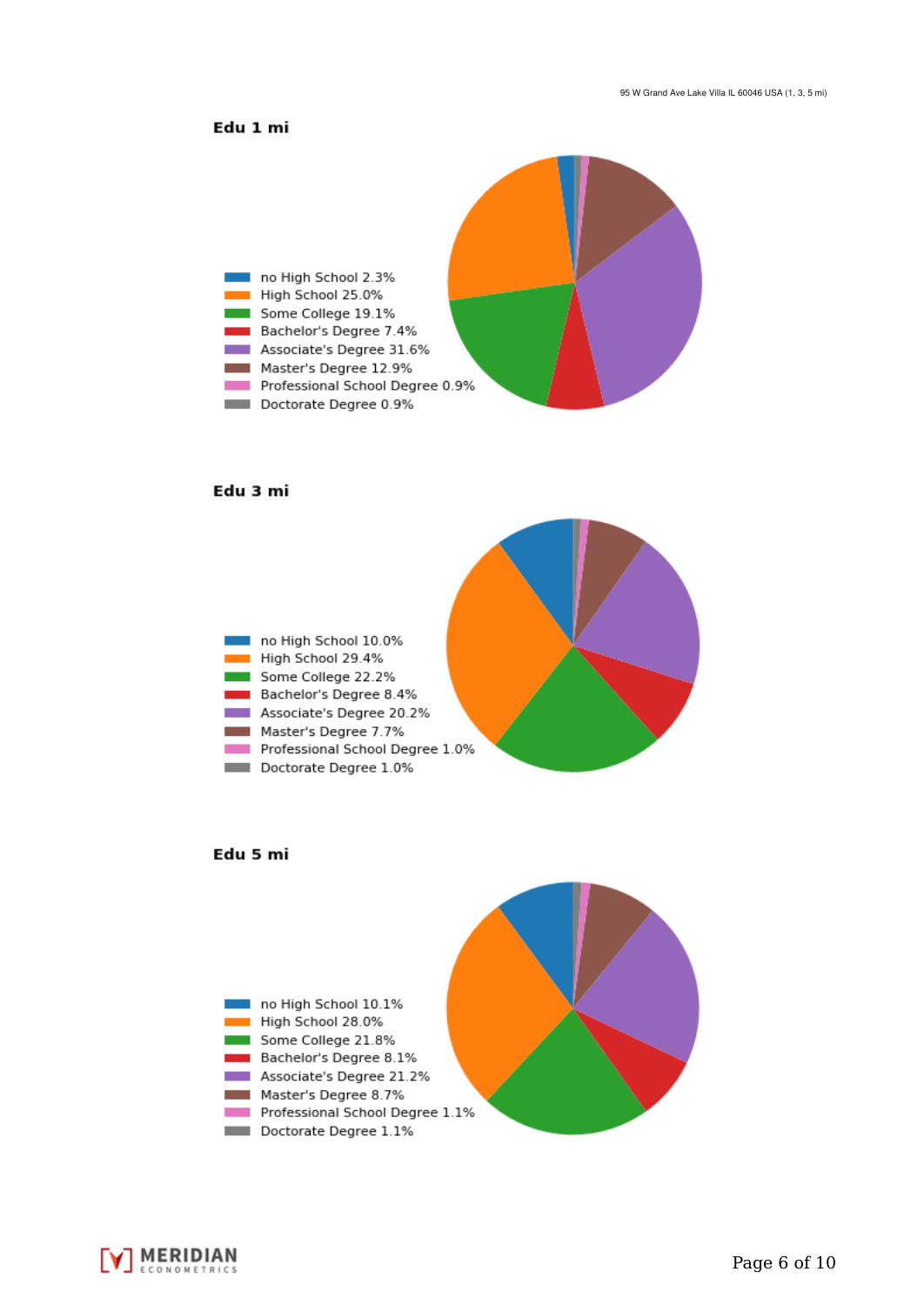|                         |            |        | 95 W Grand Ave Lake Villa IL 60046 USA (1, 3, 5 mi) |
|-------------------------|------------|--------|-----------------------------------------------------|
| General                 | 1 mi       | 3 mi   | 5 mi                                                |
| <b>Target Market</b>    | 3,752      | 48,532 | 117,987                                             |
|                         |            |        |                                                     |
| <b>Total Population</b> | 3,752      | 48,532 | 117,987                                             |
| <b>Total Households</b> | 1,272      | 16,348 | 40,370                                              |
| Median Household Income | 96,516     | 80,623 | 83,263                                              |
| Median Age              | 38         | 40     | 39                                                  |
| Median Age Male         | 38         | 39     | 38                                                  |
|                         | 39         | 41     | 41                                                  |
| Median Age Female       |            |        |                                                     |
| Age By Sex              | 1 mi       | 3 mi   | 5 mi                                                |
| <b>Total Male</b>       | 1,800      | 24,518 | 59,698                                              |
| (M) under 5             | 171        | 1,583  | 3,900                                               |
|                         | 99         |        |                                                     |
| (M) 5 to 9              |            | 1,502  | 4,085                                               |
| (M) 10 to 14            | 229        | 1,957  | 4,505                                               |
| (M) 15 to 17            | 88         | 1,555  | 3,143                                               |
| (M) 18 and 19           | 39         | 758    | 1,853                                               |
| $(M)$ 20                | 17         | 401    | 1,129                                               |
| (M) 21                  | 12         | 286    | 934                                                 |
|                         |            |        |                                                     |
| (M) 22 to 24            | 40         | 1,134  | 2,972                                               |
| (M) 25 to 29            | 85         | 1,571  | 3,346                                               |
| (M) 30 to 34            | 121        | 1,538  | 3,374                                               |
| (M) 35 to 39            | 58         | 1,408  | 3,846                                               |
| (M) 40 to 44            | 177        | 1,593  | 4,082                                               |
|                         |            |        |                                                     |
| (M) 45 to 49            | 127        | 1,752  | 4,449                                               |
| (M) 50 to 54            | 119        | 1,726  | 4,267                                               |
| (M) 55 to 59            | 132        | 1,880  | 4,211                                               |
| (M) 60 and 61           | 23         | 622    | 1,527                                               |
| (M) 62 to 64            | 42         | 580    | 1,844                                               |
|                         |            |        |                                                     |
| (M) 65 and 66           | 56         | 515    | 1,215                                               |
| (M) 67 to 69            | 51         | 597    | 1,322                                               |
| (M) 70 to 74            | 61         | 691    | 1,670                                               |
| (M) 75 to 79            | 38         | 461    | 1,030                                               |
| (M) 80 to 84            | $_{\rm 3}$ | 219    | 529                                                 |
|                         |            |        |                                                     |
| (M) 85 and older        | 11         | 189    | 465                                                 |
| <b>Total Female</b>     | 1,953      | 24,013 | 58,289                                              |
| (F) under 5             | 134        | 1,601  | 3,856                                               |
| (F) 5 to 9              | $72\,$     | 1,484  | 3,843                                               |
| (F) 10 to 14            | 153        | 1,645  | 4,128                                               |
|                         | 132        | 1,098  | 2,585                                               |
| (F) 15 to 17            |            |        |                                                     |
| (F) 18 and 19           | 43         | 653    | 1,765                                               |
| (F) 20                  | 73         | 316    | 963                                                 |
| $(F)$ 21                | 21         | 253    | 562                                                 |
| (F) 22 to 24            | 101        | 1,009  | 2,097                                               |
| (F) 25 to 29            | 97         | 1,383  | 3,103                                               |
|                         |            |        |                                                     |
| (F) 30 to 34            | 69         | 1,386  | 3,595                                               |
| (F) 35 to 39            | 125        | 1,384  | 3,369                                               |
| (F) 40 to 44            | 61         | 1,525  | 4,228                                               |
| (F) 45 to 49            | 261        | 2,360  | 5,049                                               |
| (F) 50 to 54            | 116        | 1,718  | 4,542                                               |
|                         |            |        |                                                     |
| (F) 55 to 59            | 135        | 1,565  | 4,054                                               |
| (F) 60 and 61           | 57         | 644    | 1,463                                               |
| (F) 62 to 64            | 44         | 700    | 1,681                                               |
| (F) 65 and 66           | 78         | 497    | 1,266                                               |
| (F) 67 to 69            | 48         | 702    | 1,438                                               |
| (F) 70 to 74            | 86         | 832    | 1,758                                               |
|                         |            |        |                                                     |
| (F) 75 to 79            | 16         | 488    | 1,154                                               |
| (F) 80 to 84            | 13         | 338    | 934                                                 |
| (F) 85 and older        | 18         | 431    | 854                                                 |
| <b>Household Income</b> | 1 mi       | 3 mi   | 5 mi                                                |
| Less than \$10,000      | 17         | 445    | 1,152                                               |
|                         |            |        |                                                     |
| \$10,000 to \$14,999    | 20         | 465    | 1,143                                               |
| \$15,000 to \$19,999    | 12         | 473    | 1,065                                               |
| \$20,000 to \$24,999    | 28         | 480    | 1,345                                               |
| \$25,000 to \$29,999    | 32         | 440    | 1,087                                               |
| \$30,000 to \$34,999    | 52         | 533    | 1,444                                               |
|                         |            |        |                                                     |
| \$35,000 to \$39,999    | 25         | 629    | 1,599                                               |
| \$40,000 to \$44,999    | 31         | 495    | 1,492                                               |
| \$45,000 to \$49,999    | 49         | 602    | 1,373                                               |
| \$50,000 to \$59,999    | 80         | 1,141  | 2,850                                               |
| \$60,000 to \$74,999    | 186        | 1,872  | 4,505                                               |
|                         |            |        |                                                     |
| \$75,000 to \$99,999    | 130        | 2,730  | 5,958                                               |
| \$100,000 to \$124,999  | 134        | 1,951  | 4,997                                               |
| \$125,000 to \$149,999  | 128        | 1,378  | 3,406                                               |
| \$150,000 to \$199,999  | 239        | 1,689  | 4,002                                               |
| \$200,000 or More       | 108        | 1,025  | 2,952                                               |

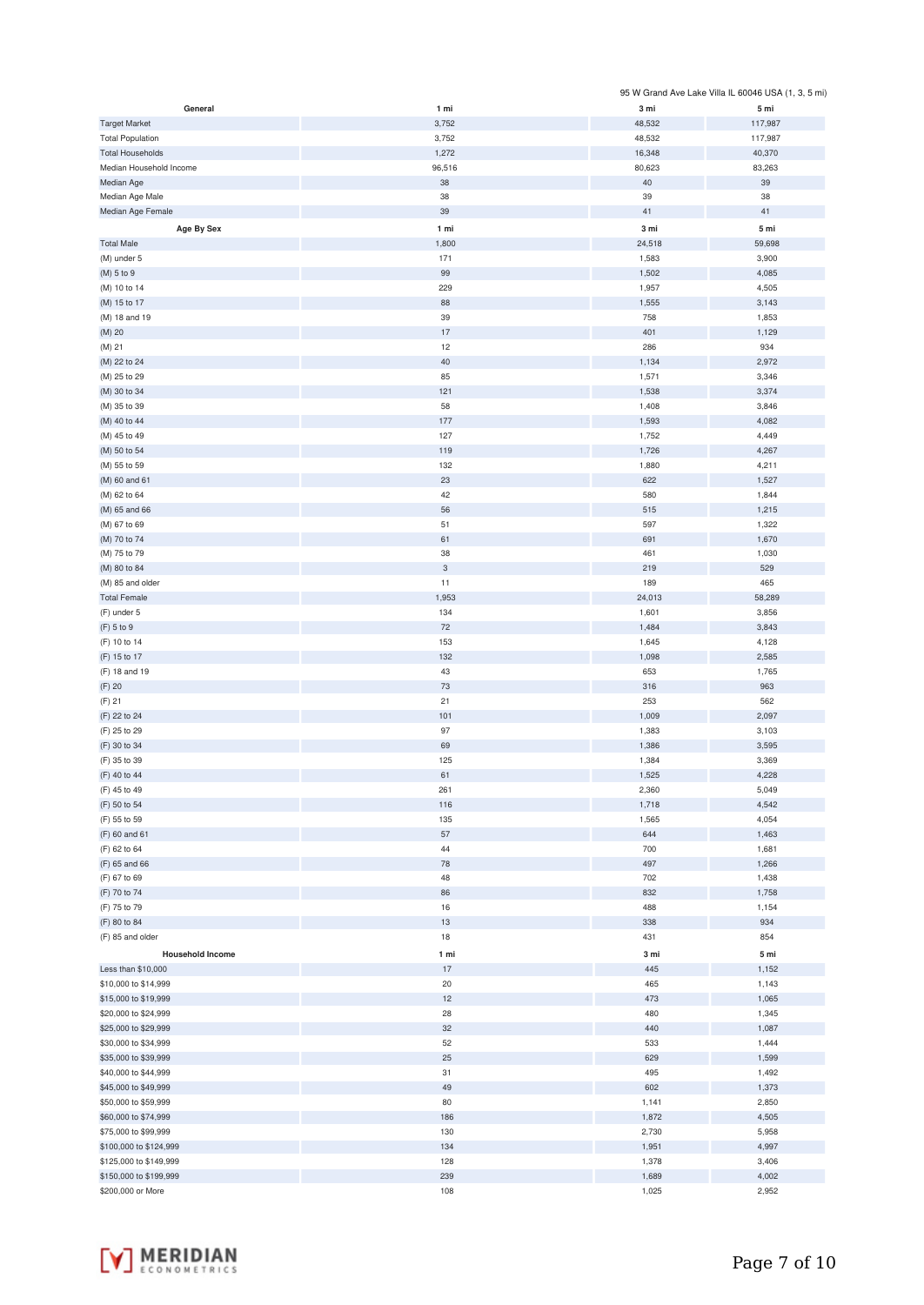|                                                   |                               |                       | 95 W Grand Ave Lake Villa IL 60046 USA (1, 3, 5 mi) |
|---------------------------------------------------|-------------------------------|-----------------------|-----------------------------------------------------|
| Race                                              | 1 mi                          | 3 mi                  | 5 mi                                                |
| <b>White Alone</b>                                | 3,507                         | 41,742                | 101,866                                             |
| Black or African American Alone                   | 48                            | 1,851                 | 3,791                                               |
| American Indian and Alaska Native Alone           | $\mathbf 1$                   | 164                   | 317                                                 |
| Asian Alone                                       | 77                            | 1,575                 | 3,676                                               |
| Native Hawaiian and Other Pacific Islander Alone  | $\mathbf 0$<br>32             | $\mathsf{0}$<br>1,958 | 159<br>5,329                                        |
| Some Other Race Alone<br>Two or More Races        | 88                            | 1,242                 | 2,848                                               |
| Two Races Including Some Other Race               | $\overline{4}$                | 242                   | 490                                                 |
| Two Races Excluding Some Other Race, and Three or |                               |                       |                                                     |
| More Races                                        | 84                            | 999                   | 2,358                                               |
| Hispanic / Latino                                 | 1 mi                          | 3 mi                  | 5 mi                                                |
| Not Hispanic or Latino                            | 3,240                         | 36,801                | 90,511                                              |
| Hispanic or Latino                                | 512                           | 11,730                | 27,476                                              |
| <b>Marital Status</b>                             | 1 mi                          | 3 mi                  | 5 mi                                                |
| Population 15 years and older                     | 2,895                         | 38,759                | 93,669                                              |
| Male 15 years and older                           | 1,301                         | 19,476                | 47,208                                              |
| (M) Never Married                                 | 364                           | 6,751                 | 16,127                                              |
| (M) Now Married                                   | 851                           | 10,779                | 26,217                                              |
| (M) Married, Spouse Present                       | 840                           | 10,144                | 24,668                                              |
| (M) Married, Spouse Absent<br>(M) Separated       | 10<br>$\,$ 8 $\,$             | 635<br>126            | 1,549<br>419                                        |
| (M) Other                                         | 3                             | 509                   | 1,131                                               |
| (M) Widowed                                       | 8                             | 474                   | 1,040                                               |
| (M) Divorced                                      | 78                            | 1,472                 | 3,825                                               |
| Female 15 years and older                         | 1,594                         | 19,283                | 46,461                                              |
| (F) Never Married                                 | 484                           | 5,252                 | 12,552                                              |
| (F) Now Married                                   | 865                           | 10,479                | 25,448                                              |
| (F) Married, Spouse Present                       | 844                           | 9,907                 | 24,053                                              |
| (F) Married, Spouse Absent                        | 21                            | 572                   | 1,394                                               |
| (F) Separated                                     | 8                             | 179                   | 566                                                 |
| (F) Other                                         | 13                            | 393                   | 829                                                 |
| (F) Widowed                                       | 60                            | 1,236                 | 3,123                                               |
| (F) Divorced                                      | 184                           | 2,317                 | 5,338                                               |
| <b>Home Value</b>                                 | 1 mi                          | 3 mi                  | 5 mi                                                |
| <b>Total Owner Occupied Housing Units</b>         | 1,026                         | 12,853                | 31,763                                              |
| Less than \$10,000                                | 8                             | 143                   | 404                                                 |
| \$10,000 to \$14,999                              | $\mathsf 3$                   | 12                    | 86                                                  |
| \$15,000 to \$19,999                              | $\overline{c}$                | 36                    | 143                                                 |
| \$20,000 to \$24,999                              | $\mathsf{O}\xspace$           | $\overline{7}$        | 23                                                  |
| \$25,000 to \$29,999                              | $\mathsf{O}\xspace$           | $\mathbf{1}$          | 54                                                  |
| \$30,000 to \$34,999                              | $\mathsf{O}\xspace$           | 12                    | 41                                                  |
| \$35,000 to \$39,999                              | $\pmb{0}$                     | 26                    | 58                                                  |
| \$40,000 to \$49,999                              | 1                             | 72                    | 172                                                 |
| \$50,000 to \$59,999<br>\$60,000 to \$69,999      | $\mathsf 0$<br>$\overline{4}$ | 83<br>145             | 284<br>357                                          |
| \$70,000 to \$79,999                              | $\,$ 8 $\,$                   | 318                   | 774                                                 |
| \$80,000 to \$89,999                              | $\mathbf 5$                   | 360                   | 936                                                 |
| \$90,000 to \$99,999                              | 5                             | 398                   | 1,070                                               |
| \$100,000 to \$124,999                            | 40                            | 1,137                 | 3,049                                               |
| \$125,000 to \$149,999                            | 48                            | 1,429                 | 3,212                                               |
| \$150,000 to \$174,999                            | 125                           | 1,834                 | 4,245                                               |
| \$175,000 to \$199,999                            | 131                           | 1,567                 | 3,387                                               |
| \$200,000 to \$249,999                            | 277                           | 2,238                 | 5,611                                               |
| \$250,000 to \$299,999                            | 214                           | 1,397                 | 3,492                                               |
| \$300,000 to \$399,999                            | 115                           | 1,004                 | 2,786                                               |
| \$400,000 to \$499,999                            | 32                            | 327                   | 860                                                 |
| \$500,000 to \$749,999                            | $\overline{7}$                | 261                   | 576                                                 |
| \$750,000 to \$999,999                            | $\mathsf 0$                   | 17                    | 37                                                  |
| \$1,000,000 or More                               | $\mathsf{O}\xspace$           | 13                    | 54                                                  |
|                                                   |                               |                       |                                                     |
| <b>Public Assistance</b>                          | 1 mi                          | 3 mi                  | 5 mi                                                |
| <b>Total Households</b>                           | 1,272                         | 16,348                | 40,370                                              |
| With Public Assistance Income                     | 17                            | 212                   | 649                                                 |
| No Public Assistance Income                       | 1,256                         | 16,136                | 39,722                                              |
| <b>Housing Tenure</b>                             | 1 mi                          | 3 mi                  | 5 mi                                                |
| <b>Total Housing Units</b>                        | 1,272                         | 16,348                | 40,370                                              |
| Owner Occupied                                    | 1,026                         | 12,853                | 31,763                                              |
| Renter Occupied                                   | 246                           | 3,495                 | 8,607                                               |
| <b>Vehicles Available</b>                         | 1 mi                          | 3 mi                  | 5 mi                                                |
| <b>Total Vehicles</b>                             | 1,272                         | 16,348                | 40,370                                              |

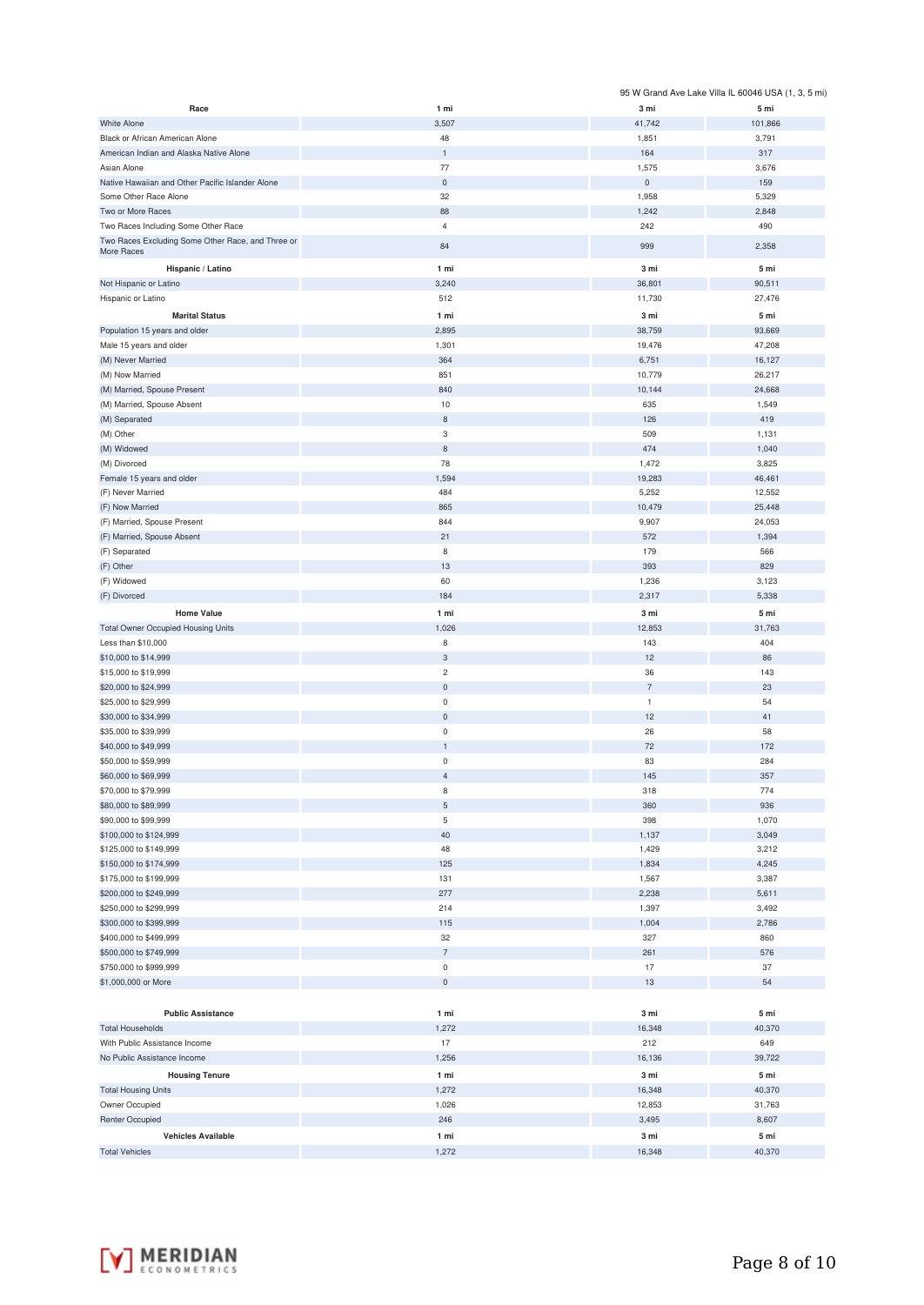|                                                                                               |                     |           | 95 W Grand Ave Lake Villa IL 60046 USA (1, 3, 5 mi) |
|-----------------------------------------------------------------------------------------------|---------------------|-----------|-----------------------------------------------------|
| <b>Education by Sex</b>                                                                       | 1 mi                | 3 mi      | 5 mi                                                |
| Population 25 years and older                                                                 | 2,327               | 31,296    | 75,666                                              |
| Male 25 years and older                                                                       | 1,104               | 15,343    | 37,177                                              |
| (M) No Schooling Completed                                                                    | $\overline{c}$      | 238       | 544                                                 |
| (M) Nursery to 4th Grade                                                                      | $\mathbf 0$         | 135       | 317                                                 |
| (M) 5th and 6th Grade                                                                         | 3                   | 267       | 601                                                 |
| (M) 7th and 8th Grade                                                                         | 3                   | 271       | 567                                                 |
| (M) 9th Grade                                                                                 | $\sqrt{3}$          | 200       | 422                                                 |
| (M) 10th Grade                                                                                | $\mathbf{1}$        | 215       | 469                                                 |
| (M) 11th Grade                                                                                | $\overline{4}$      | 181       | 619                                                 |
| (M) 12th Grade, No Diploma                                                                    | 12                  | 310       | 795                                                 |
| (M) High School Graduate, Ged, or Alternative                                                 | 278                 | 4,501     | 10,328                                              |
| (M) Some College, Less than 1 Year                                                            | 85                  | 1,369     | 2,993                                               |
|                                                                                               | 81                  | 1,915     | 5,016                                               |
| (M) Some College, 1 or More Years, No Degree                                                  |                     |           |                                                     |
| (M) Associate's Degree                                                                        | 84                  | 1,136     | 2,686                                               |
| (M) Bachelor's Degree                                                                         | 404                 | 3,114     | 7,866                                               |
| (M) Master's Degree                                                                           | 114                 | 1,073     | 2,901                                               |
| (M) Professional School Degree                                                                | 8                   | 190       | 502                                                 |
| (M) Doctorate Degree                                                                          | 21                  | 227       | 552                                                 |
| Female 25 years and older                                                                     | 1,224               | 15,954    | 38,489                                              |
| (F) No Schooling Completed                                                                    | 5                   | 183       | 522                                                 |
| (F) Nursery to 4th Grade                                                                      | $\overline{c}$      | 96        | 196                                                 |
| (F) 5th and 6th Grade                                                                         | $\sqrt{5}$          | 232       | 602                                                 |
| (F) 7th and 8th Grade                                                                         | $\bf 0$             | 216       | 465                                                 |
| (F) 9th Grade                                                                                 | $\pmb{0}$           | 127       | 291                                                 |
| (F) 10th Grade                                                                                | $\overline{4}$      | 125       | 351                                                 |
| (F) 11th Grade                                                                                | $\overline{c}$      | 95        | 344                                                 |
| (F) 12th Grade, No Diploma                                                                    | $\overline{7}$      | 236       | 544                                                 |
| (F) High School Graduate, Ged, or Alternative                                                 | 303                 | 4,715     | 10,880                                              |
| (F) Some College, Less than 1 Year                                                            | 98                  | 1,368     | 3,166                                               |
| (F) Some College, 1 or More Years, No Degree                                                  | 181                 | 2,281     | 5,314                                               |
| (F) Associate's Degree                                                                        | 87                  | 1,506     | 3,432                                               |
| (F) Bachelor's Degree                                                                         | 331                 | 3,206     | 8,161                                               |
| (F) Master's Degree                                                                           | 186                 | 1,342     | 3,678                                               |
| (F) Professional School Degree                                                                | 12                  | 126       | 300                                                 |
| (F) Doctorate Degree                                                                          | $\mathbf{1}$        | 100       | 243                                                 |
|                                                                                               |                     |           |                                                     |
| Occupation                                                                                    | 1 mi                | 3 mi      | 5 mi                                                |
| Agriculture, Forestry, Fishing and Hunting, and Mining                                        | $\mathbf 5$         | 76        | 190                                                 |
| Agriculture, Forestry, Fishing and Hunting                                                    | 5                   | 76        | 175                                                 |
| Mining, Quarrying, and Oil and Gas Extraction                                                 | $\mathsf{O}\xspace$ | $\pmb{0}$ | 15                                                  |
| Construction                                                                                  | 139                 | 1,631     | 4,297                                               |
| Manufacturing                                                                                 | 289                 | 4,645     | 11,347                                              |
| Wholesale Trade                                                                               | 82                  | 933       | 2,274                                               |
| <b>Retail Trade</b>                                                                           | 174                 | 3,247     | 8,020                                               |
| Transportation and Warehousing, and Utilities                                                 | 53                  | 1,132     | 2,702                                               |
| Transportation and Warehousing                                                                | 49                  | 1,049     | 2,482                                               |
| Utilities                                                                                     | 4                   | 83        | 220                                                 |
| Information                                                                                   | 25                  | 415       | 1,048                                               |
| Finance and Insurance, and Real Estate and Rental<br>and Leasing                              | 153                 | 1,528     | 4,059                                               |
| Finance and Insurance                                                                         | 103                 | 1,159     | 3,275                                               |
| Real Estate and Rental and Leasing                                                            | 50                  | 369       | 784                                                 |
| Professional, Scientific, and Management, And<br>Administrative and Waste Management Services | 228                 | 2,901     | 6,880                                               |
| Professional, Scientific, and Technical Services                                              | 168                 | 1,509     | 3,318                                               |
| Management of Companies and Enterprises                                                       | $\overline{4}$      | 60        | 163                                                 |
| Administrative and Support and Waste Management<br>Services                                   | 56                  | 1,333     | 3,399                                               |
| Educational Services, and Health Care and Social<br>Assistance                                | 425                 | 4,699     | 11,191                                              |
| <b>Educational Services</b>                                                                   | 246                 | 2,086     | 5,221                                               |
| Health Care and Social Assistance                                                             | 179                 | 2,613     | 5,970                                               |
| Arts, Entertainment, and Recreation, and<br>Accommodation and Food Services                   | 148                 | 1,996     | 5,226                                               |
| Arts, Entertainment, and Recreation                                                           | 44                  | 549       | 1,604                                               |
| Accommodation and Food Services                                                               | 104                 | 1,447     | 3,622                                               |
| Other Services, Except Public Administration                                                  | 67                  | 987       | 2,200                                               |
| Public Administration                                                                         | 49                  | 741       | 1,573                                               |